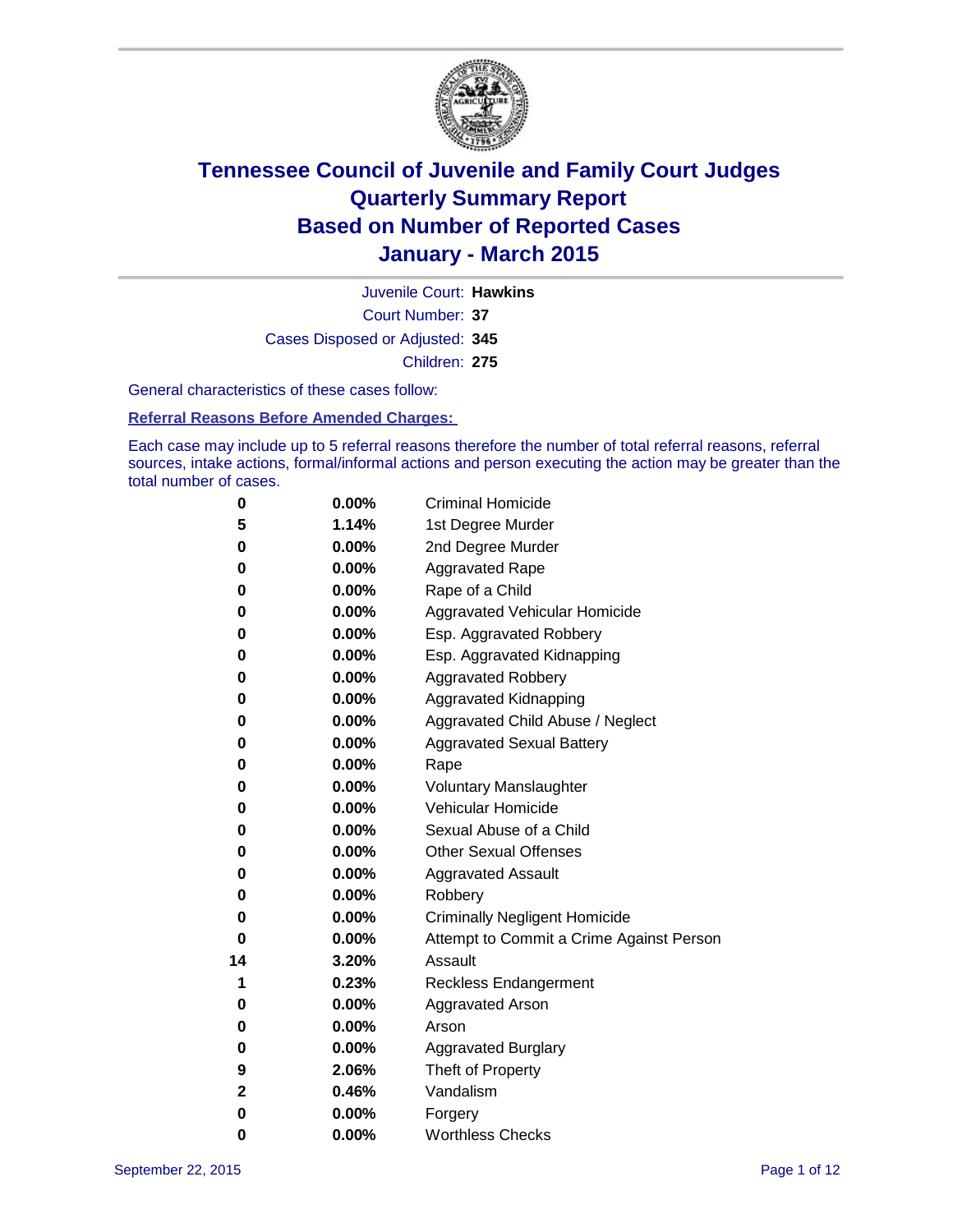

Court Number: **37** Juvenile Court: **Hawkins** Cases Disposed or Adjusted: **345** Children: **275**

#### **Referral Reasons Before Amended Charges:**

Each case may include up to 5 referral reasons therefore the number of total referral reasons, referral sources, intake actions, formal/informal actions and person executing the action may be greater than the total number of cases.

| 0        | 0.00% | Illegal Possession / Fraudulent Use of Credit / Debit Cards |
|----------|-------|-------------------------------------------------------------|
| 0        | 0.00% | <b>Burglary</b>                                             |
| 0        | 0.00% | Unauthorized Use of a Vehicle                               |
| 0        | 0.00% | <b>Cruelty to Animals</b>                                   |
| 0        | 0.00% | Sale of Controlled Substances                               |
| 4        | 0.92% | <b>Other Drug Offenses</b>                                  |
| 2        | 0.46% | Possession of Controlled Substances                         |
| 0        | 0.00% | <b>Criminal Attempt</b>                                     |
| 0        | 0.00% | Carrying Weapons on School Property                         |
| 0        | 0.00% | Unlawful Carrying / Possession of a Weapon                  |
| 0        | 0.00% | <b>Evading Arrest</b>                                       |
| 0        | 0.00% | Escape                                                      |
| 0        | 0.00% | Driving Under Influence (DUI)                               |
| 6        | 1.37% | Possession / Consumption of Alcohol                         |
| 0        | 0.00% | Resisting Stop, Frisk, Halt, Arrest or Search               |
| 0        | 0.00% | <b>Aggravated Criminal Trespass</b>                         |
| 2        | 0.46% | Harassment                                                  |
| 0        | 0.00% | Failure to Appear                                           |
| 0        | 0.00% | Filing a False Police Report                                |
| 0        | 0.00% | Criminal Impersonation                                      |
| 5        | 1.14% | <b>Disorderly Conduct</b>                                   |
| 0        | 0.00% | <b>Criminal Trespass</b>                                    |
| 0        | 0.00% | <b>Public Intoxication</b>                                  |
| $\bf{0}$ | 0.00% | Gambling                                                    |
| 36       | 8.24% | <b>Traffic</b>                                              |
| 0        | 0.00% | <b>Local Ordinances</b>                                     |
| 3        | 0.69% | Violation of Wildlife Regulations                           |
| 0        | 0.00% | Contempt of Court                                           |
| 7        | 1.60% | Violation of Probation                                      |
| 0        | 0.00% | Violation of Aftercare                                      |
| 8        | 1.83% | <b>Unruly Behavior</b>                                      |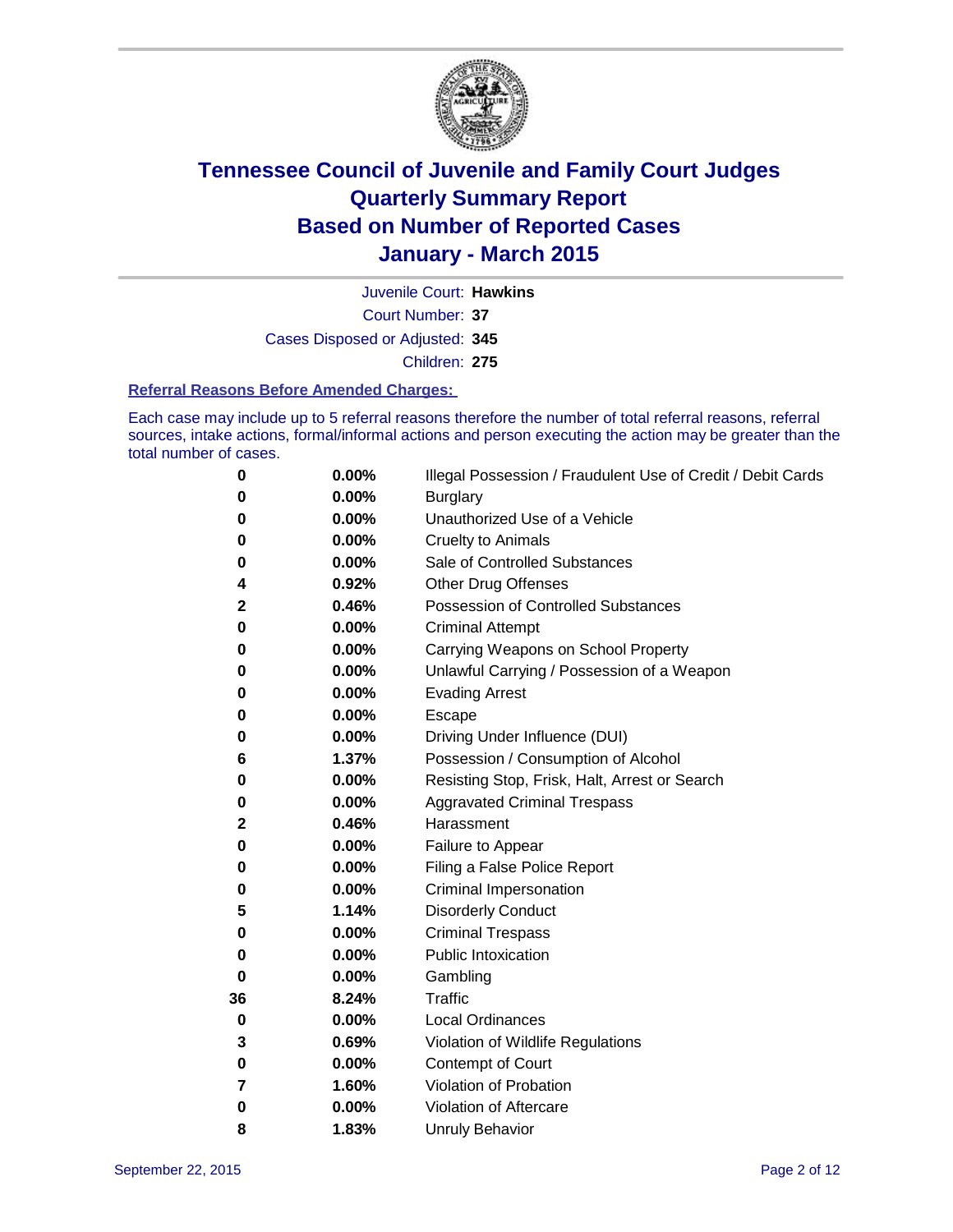

Court Number: **37** Juvenile Court: **Hawkins** Cases Disposed or Adjusted: **345** Children: **275**

### **Referral Reasons Before Amended Charges:**

Each case may include up to 5 referral reasons therefore the number of total referral reasons, referral sources, intake actions, formal/informal actions and person executing the action may be greater than the total number of cases.

| 42  | 9.61%   | Truancy                                |
|-----|---------|----------------------------------------|
| 12  | 2.75%   | In-State Runaway                       |
| 0   | 0.00%   | Out-of-State Runaway                   |
| 12  | 2.75%   | Possession of Tobacco Products         |
| 0   | 0.00%   | Violation of a Valid Court Order       |
| 0   | 0.00%   | <b>Violation of Curfew</b>             |
| 0   | 0.00%   | Sexually Abused Child                  |
| 0   | 0.00%   | <b>Physically Abused Child</b>         |
| 53  | 12.13%  | Dependency / Neglect                   |
| 3   | 0.69%   | <b>Termination of Parental Rights</b>  |
| 0   | 0.00%   | <b>Violation of Pretrial Diversion</b> |
| 0   | 0.00%   | Violation of Informal Adjustment       |
| 56  | 12.81%  | <b>Judicial Review</b>                 |
| 0   | 0.00%   | <b>Administrative Review</b>           |
| 32  | 7.32%   | <b>Foster Care Review</b>              |
| 77  | 17.62%  | Custody                                |
| 7   | 1.60%   | Visitation                             |
| 4   | 0.92%   | Paternity / Legitimation               |
| 0   | 0.00%   | <b>Child Support</b>                   |
| 0   | 0.00%   | <b>Request for Medical Treatment</b>   |
| 0   | 0.00%   | <b>Consent to Marry</b>                |
| 35  | 8.01%   | Other                                  |
| 437 | 100.00% | <b>Total Referrals</b>                 |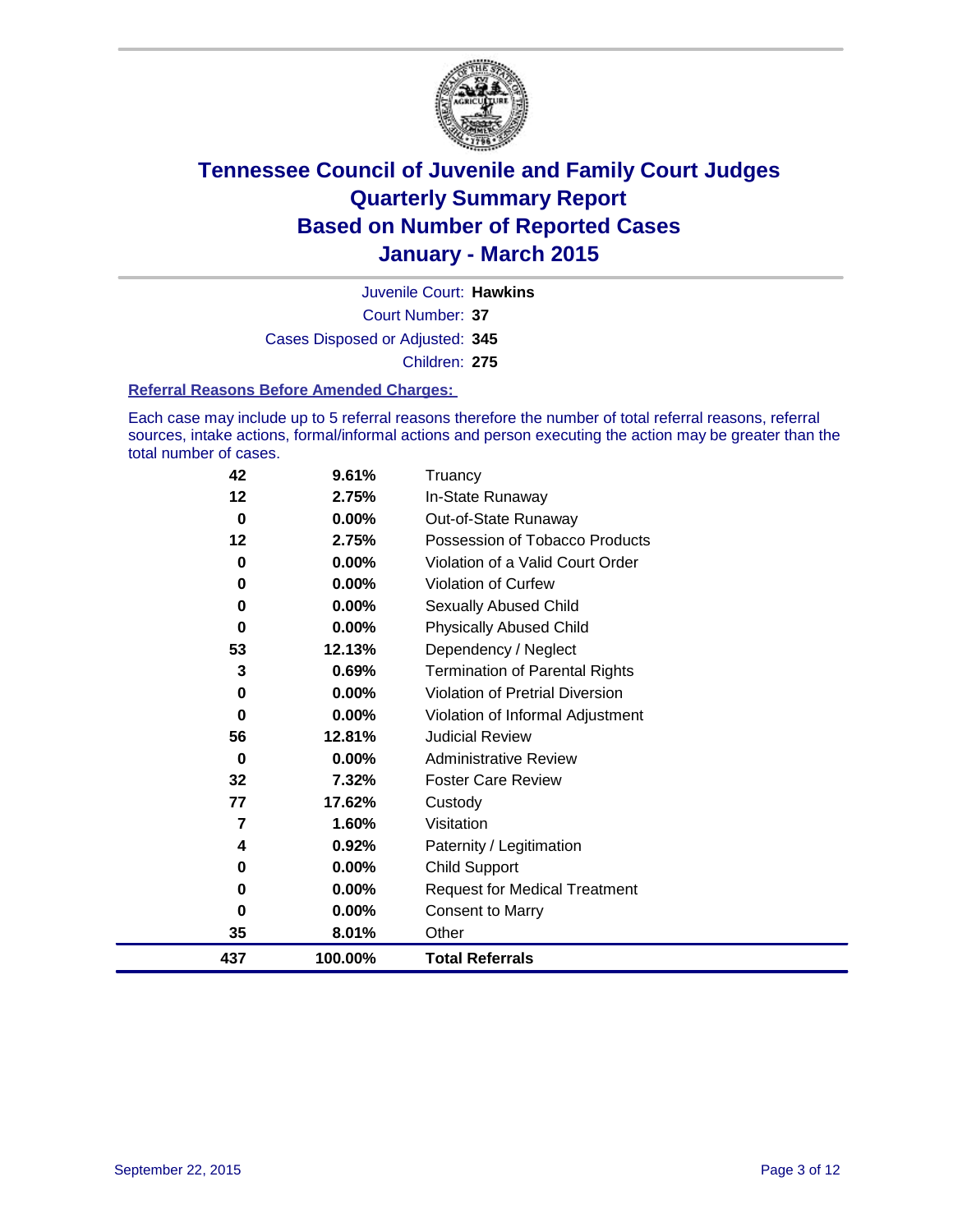

| Juvenile Court: Hawkins         |  |
|---------------------------------|--|
| Court Number: 37                |  |
| Cases Disposed or Adjusted: 345 |  |
| Children: 275                   |  |

### **Referral Sources: 1**

| 437 | 100.00%  | <b>Total Referral Sources</b>     |
|-----|----------|-----------------------------------|
| 10  | 2.29%    | Other                             |
| 134 | 30.66%   | Unknown                           |
| 0   | 0.00%    | Hospital                          |
| 0   | $0.00\%$ | Child & Parent                    |
| 6   | 1.37%    | Victim                            |
| 0   | $0.00\%$ | <b>Other Court</b>                |
| 0   | $0.00\%$ | Social Agency                     |
| 16  | 3.66%    | <b>Court Staff</b>                |
| 0   | $0.00\%$ | <b>District Attorney's Office</b> |
| 7   | 1.60%    | <b>Other State Department</b>     |
| 0   | $0.00\%$ | <b>DCS</b>                        |
| 0   | $0.00\%$ | <b>CSA</b>                        |
| 55  | 12.59%   | School                            |
| 0   | $0.00\%$ | Self                              |
| 57  | 13.04%   | Relatives                         |
| 73  | 16.70%   | Parents                           |
| 79  | 18.08%   | Law Enforcement                   |

### **Age of Child at Referral: 2**

| 275 | 100.00%  | <b>Total Child Count</b> |
|-----|----------|--------------------------|
| 0   | $0.00\%$ | <b>Unknown</b>           |
| 4   | 1.45%    | Ages 19 and Over         |
| 48  | 17.45%   | Ages 17 through 18       |
| 57  | 20.73%   | Ages 15 through 16       |
| 47  | 17.09%   | Ages 13 through 14       |
| 24  | 8.73%    | Ages 11 through 12       |
| 95  | 34.55%   | Ages 10 and Under        |

<sup>1</sup> If different than number of Referral Reasons (437), verify accuracy of your court's data.

One child could be counted in multiple categories, verify accuracy of your court's data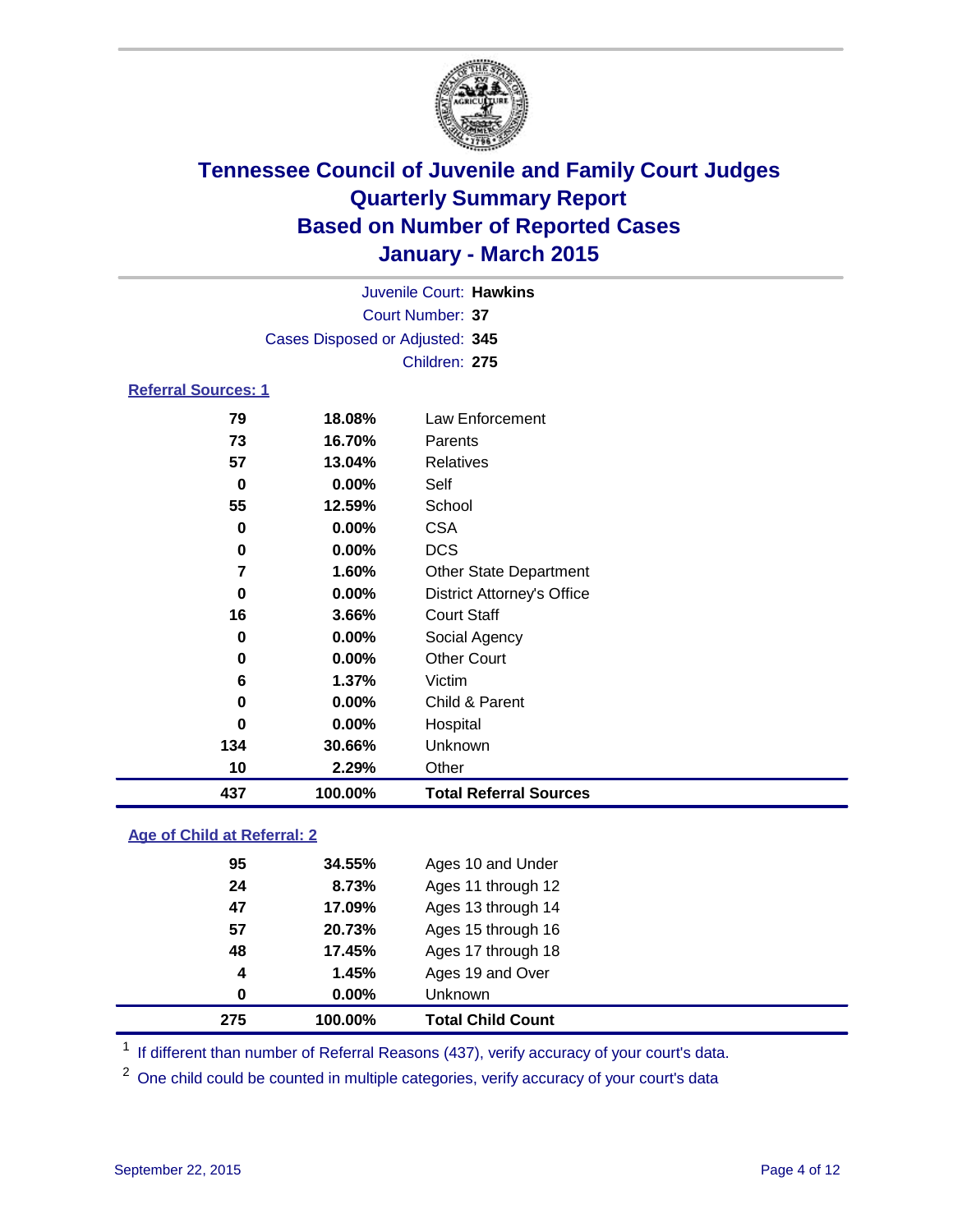

| Juvenile Court: Hawkins                 |                                 |                          |  |  |  |
|-----------------------------------------|---------------------------------|--------------------------|--|--|--|
| Court Number: 37                        |                                 |                          |  |  |  |
|                                         | Cases Disposed or Adjusted: 345 |                          |  |  |  |
|                                         |                                 | Children: 275            |  |  |  |
| Sex of Child: 1                         |                                 |                          |  |  |  |
| 173                                     | 62.91%                          | Male                     |  |  |  |
| 102                                     | 37.09%                          | Female                   |  |  |  |
| $\bf{0}$                                | 0.00%                           | Unknown                  |  |  |  |
| 275                                     | 100.00%                         | <b>Total Child Count</b> |  |  |  |
| Race of Child: 1                        |                                 |                          |  |  |  |
| 267                                     | 97.09%                          | White                    |  |  |  |
| $\mathbf{2}$                            | 0.73%                           | African American         |  |  |  |
| 0                                       | 0.00%                           | Native American          |  |  |  |
| $\bf{0}$                                | 0.00%                           | Asian                    |  |  |  |
| 6                                       | 2.18%                           | Mixed                    |  |  |  |
| 0                                       | 0.00%                           | Unknown                  |  |  |  |
| 275                                     | 100.00%                         | <b>Total Child Count</b> |  |  |  |
| <b>Hispanic Origin: 1</b>               |                                 |                          |  |  |  |
| 4                                       | 1.45%                           | Yes                      |  |  |  |
| 271                                     | 98.55%                          | <b>No</b>                |  |  |  |
| $\bf{0}$                                | 0.00%                           | Unknown                  |  |  |  |
| 275                                     | 100.00%                         | <b>Total Child Count</b> |  |  |  |
| <b>School Enrollment of Children: 1</b> |                                 |                          |  |  |  |
| 240                                     | 87.27%                          | Yes                      |  |  |  |
| 29                                      | 10.55%                          | <b>No</b>                |  |  |  |
| 6                                       | 2.18%                           | Unknown                  |  |  |  |
| 275                                     | 100.00%                         | <b>Total Child Count</b> |  |  |  |

One child could be counted in multiple categories, verify accuracy of your court's data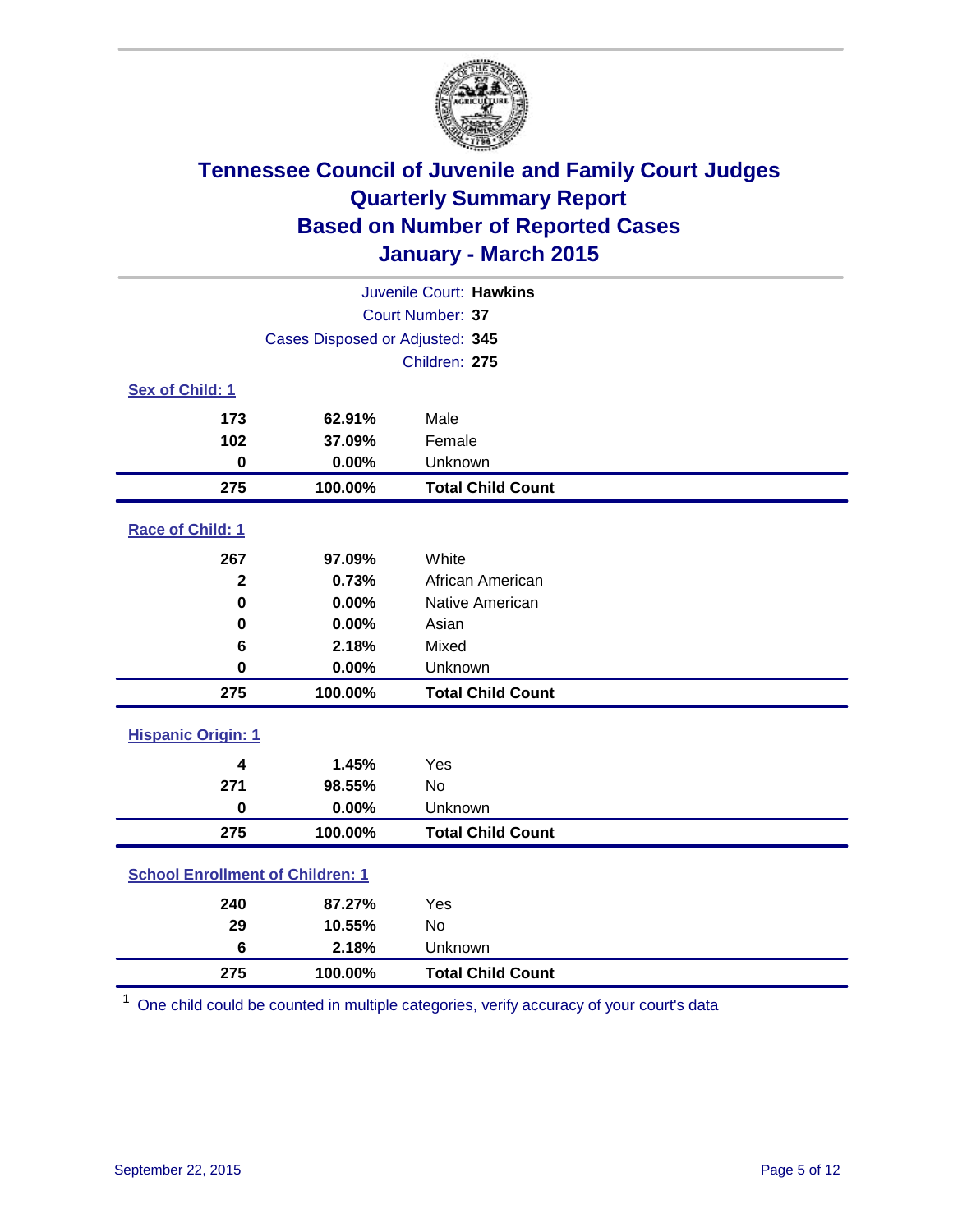

Court Number: **37** Juvenile Court: **Hawkins** Cases Disposed or Adjusted: **345** Children: **275**

### **Living Arrangement of Child at Time of Referral: 1**

| 275 | 100.00%  | <b>Total Child Count</b>     |
|-----|----------|------------------------------|
| 8   | 2.91%    | Other                        |
| 0   | $0.00\%$ | Unknown                      |
| 2   | 0.73%    | Independent                  |
| 0   | $0.00\%$ | In an Institution            |
| 2   | 0.73%    | In a Residential Center      |
| 6   | 2.18%    | In a Group Home              |
| 29  | 10.55%   | With Foster Family           |
| 2   | 0.73%    | With Adoptive Parents        |
| 58  | 21.09%   | <b>With Relatives</b>        |
| 30  | 10.91%   | With Father                  |
| 90  | 32.73%   | With Mother                  |
| 3   | 1.09%    | With Mother and Stepfather   |
| 3   | 1.09%    | With Father and Stepmother   |
| 42  | 15.27%   | With Both Biological Parents |
|     |          |                              |

#### **Type of Detention: 2**

| 0<br>0<br>0<br>0<br>0<br>0<br>0<br>345 | $0.00\%$<br>$0.00\%$<br>$0.00\%$<br>0.00%<br>$0.00\%$<br>$0.00\%$<br>$0.00\%$<br>100.00% | Non-Secure Placement<br>Juvenile Detention Facility<br>Jail - Complete Separation<br>Jail - Partial Separation<br>Jail - No Separation<br><b>Psychiatric Hospital</b><br><b>Unknown</b><br>Does Not Apply |
|----------------------------------------|------------------------------------------------------------------------------------------|-----------------------------------------------------------------------------------------------------------------------------------------------------------------------------------------------------------|
| 0                                      | $0.00\%$                                                                                 | Other                                                                                                                                                                                                     |
| 345                                    | 100.00%                                                                                  | <b>Total Detention Count</b>                                                                                                                                                                              |

<sup>1</sup> One child could be counted in multiple categories, verify accuracy of your court's data

If different than number of Cases (345) verify accuracy of your court's data.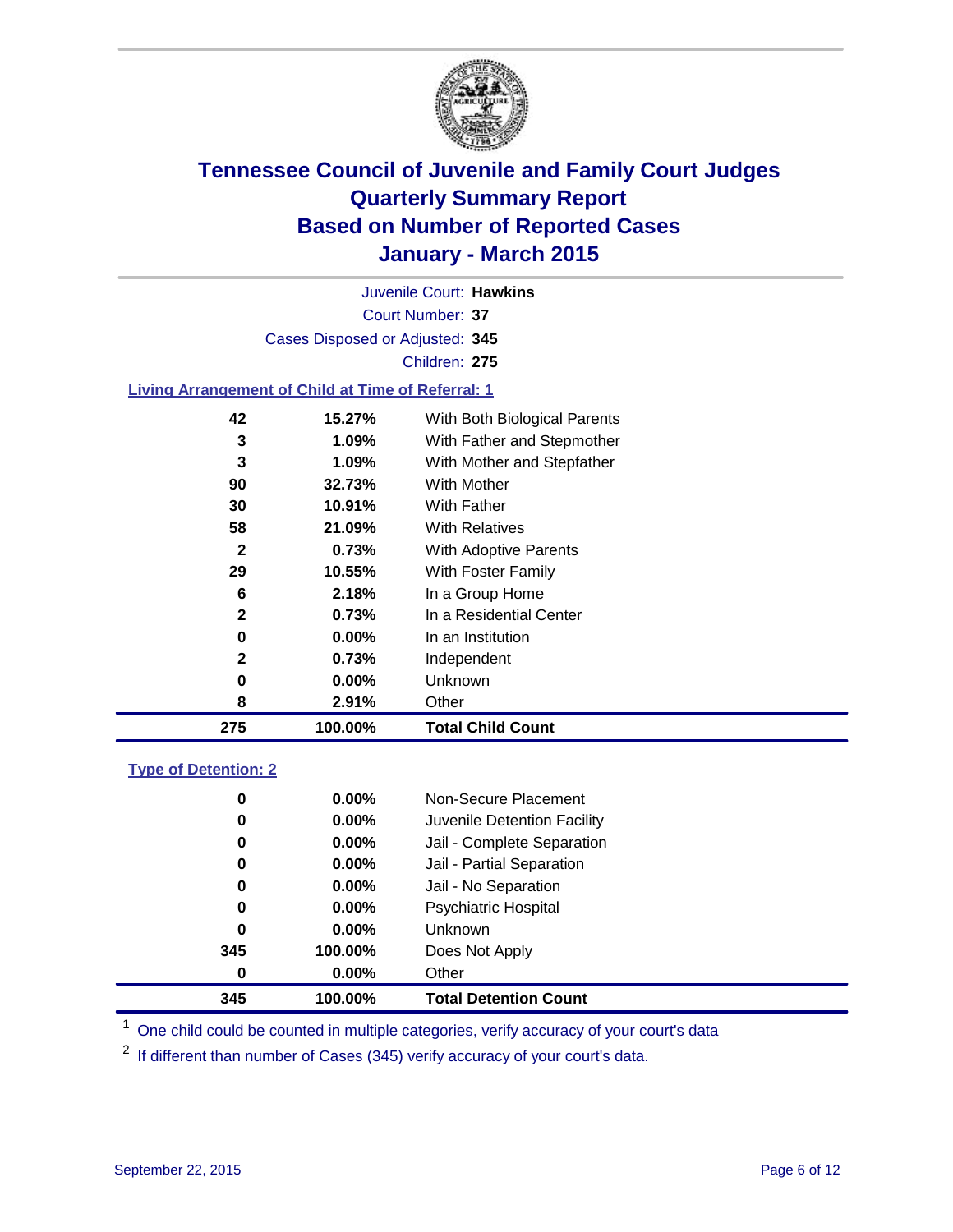

| Juvenile Court: Hawkins                            |                                              |                                      |  |  |  |  |  |
|----------------------------------------------------|----------------------------------------------|--------------------------------------|--|--|--|--|--|
|                                                    | <b>Court Number: 37</b>                      |                                      |  |  |  |  |  |
|                                                    | Cases Disposed or Adjusted: 345              |                                      |  |  |  |  |  |
|                                                    |                                              | Children: 275                        |  |  |  |  |  |
| <b>Placement After Secure Detention Hearing: 1</b> |                                              |                                      |  |  |  |  |  |
| 0                                                  | $0.00\%$                                     | Returned to Prior Living Arrangement |  |  |  |  |  |
| 0                                                  | $0.00\%$                                     | Juvenile Detention Facility          |  |  |  |  |  |
| 0                                                  | 0.00%                                        | Jail                                 |  |  |  |  |  |
| 0                                                  | $0.00\%$                                     | Shelter / Group Home                 |  |  |  |  |  |
| 0                                                  | 0.00%<br><b>Foster Family Home</b>           |                                      |  |  |  |  |  |
| 0.00%<br>Psychiatric Hospital<br>0                 |                                              |                                      |  |  |  |  |  |
| O                                                  | Unknown<br>0.00%                             |                                      |  |  |  |  |  |
| 345                                                | 100.00%                                      | Does Not Apply                       |  |  |  |  |  |
| 0                                                  | $0.00\%$                                     | Other                                |  |  |  |  |  |
| 345                                                | 100.00%                                      | <b>Total Placement Count</b>         |  |  |  |  |  |
| <b>Intake Actions: 2</b>                           |                                              |                                      |  |  |  |  |  |
| 0                                                  | 0.00%<br><b>Petition Filed</b>               |                                      |  |  |  |  |  |
| 2                                                  | 0.46%<br><b>Motion Filed</b>                 |                                      |  |  |  |  |  |
|                                                    | 0.23%<br><b>Citation Processed</b>           |                                      |  |  |  |  |  |
| 0                                                  | 0.00%                                        | Notification of Paternity Processed  |  |  |  |  |  |
| 16                                                 | 3.66%                                        | Scheduling of Judicial Review        |  |  |  |  |  |
| 0                                                  | 0.00%<br>Scheduling of Administrative Review |                                      |  |  |  |  |  |
| Scheduling of Foster Care Review<br>$0.00\%$<br>0  |                                              |                                      |  |  |  |  |  |

<sup>1</sup> If different than number of Cases (345) verify accuracy of your court's data.

**100.00% Total Intake Count**

 **0.00%** Unknown **94.51%** Does Not Apply

**1.14%** Other

If different than number of Referral Reasons (437), verify accuracy of your court's data.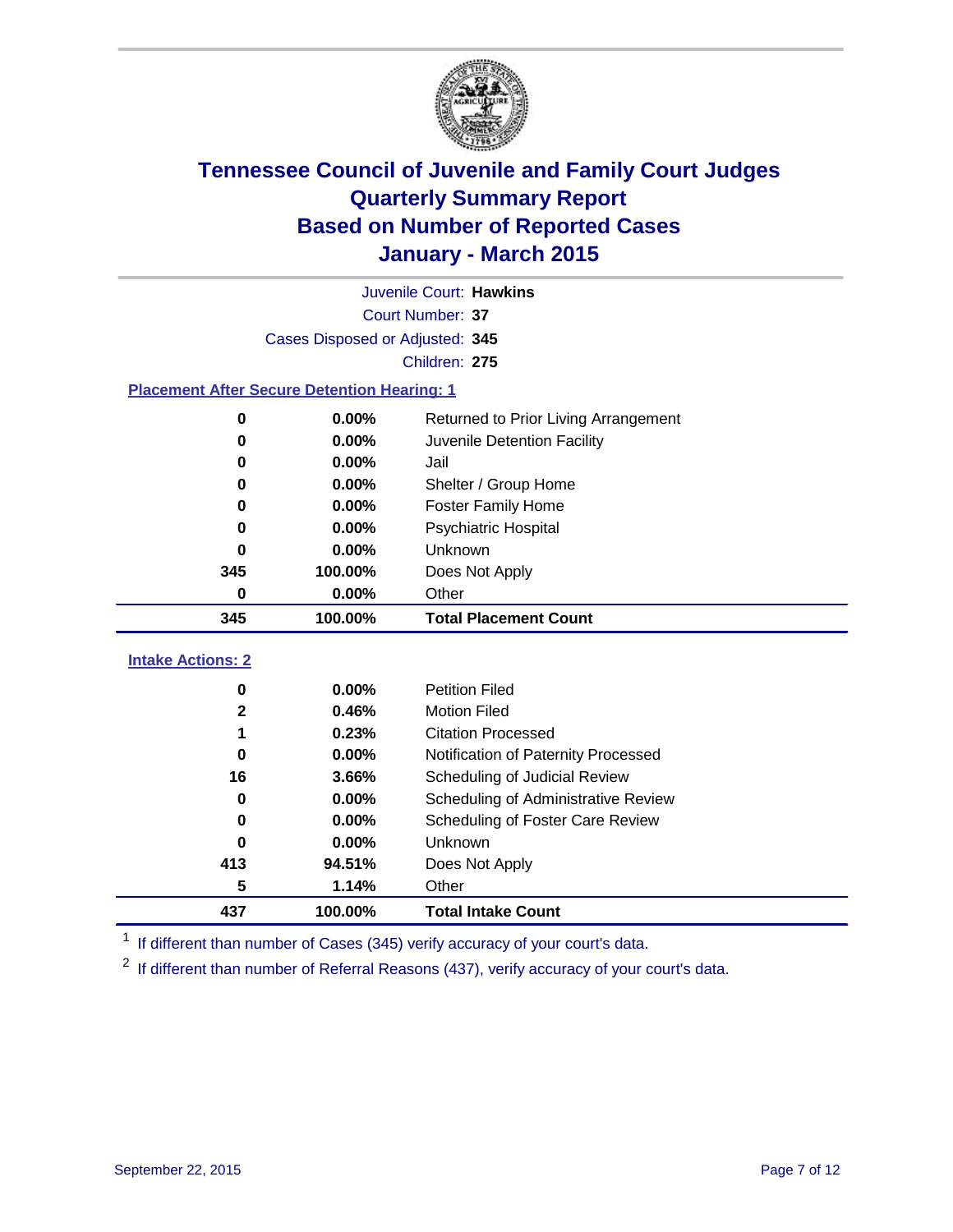

Court Number: **37** Juvenile Court: **Hawkins** Cases Disposed or Adjusted: **345** Children: **275**

### **Last Grade Completed by Child: 1**

| 56                      | 20.36%  | Too Young for School     |
|-------------------------|---------|--------------------------|
| $\overline{\mathbf{r}}$ | 2.55%   | Preschool                |
| $\overline{7}$          | 2.55%   | Kindergarten             |
| 19                      | 6.91%   | 1st Grade                |
| $\bf{0}$                | 0.00%   | 1st Grade                |
| 8                       | 2.91%   | 2nd Grade                |
| $\mathbf 0$             | 0.00%   | 2nd Grade                |
| 10                      | 3.64%   | 3rd Grade                |
| 0                       | 0.00%   | 3rd Grade                |
| 10                      | 3.64%   | 4th Grade                |
| 0                       | 0.00%   | 4th Grade                |
| 12                      | 4.36%   | 5th Grade                |
| 0                       | 0.00%   | 5th Grade                |
| 10                      | 3.64%   | 6th Grade                |
| $\bf{0}$                | 0.00%   | 6th Grade                |
| 32                      | 11.64%  | 7th Grade                |
| 0                       | 0.00%   | 7th Grade                |
| 17                      | 6.18%   | 8th Grade                |
| 0                       | 0.00%   | 8th Grade                |
| 23                      | 8.36%   | 9th Grade                |
| $\pmb{0}$               | 0.00%   | 9th Grade                |
| 35                      | 12.73%  | 10th Grade               |
| 23                      | 8.36%   | 11th Grade               |
| 1                       | 0.36%   | 12th Grade               |
| $\bf{0}$                | 0.00%   | Non-Graded Special Ed    |
| 1                       | 0.36%   | <b>GED</b>               |
| 1                       | 0.36%   | Graduated                |
| $\bf{0}$                | 0.00%   | Never Attended School    |
| 1                       | 0.36%   | Unknown                  |
| $\mathbf 2$             | 0.73%   | Other                    |
| 275                     | 100.00% | <b>Total Child Count</b> |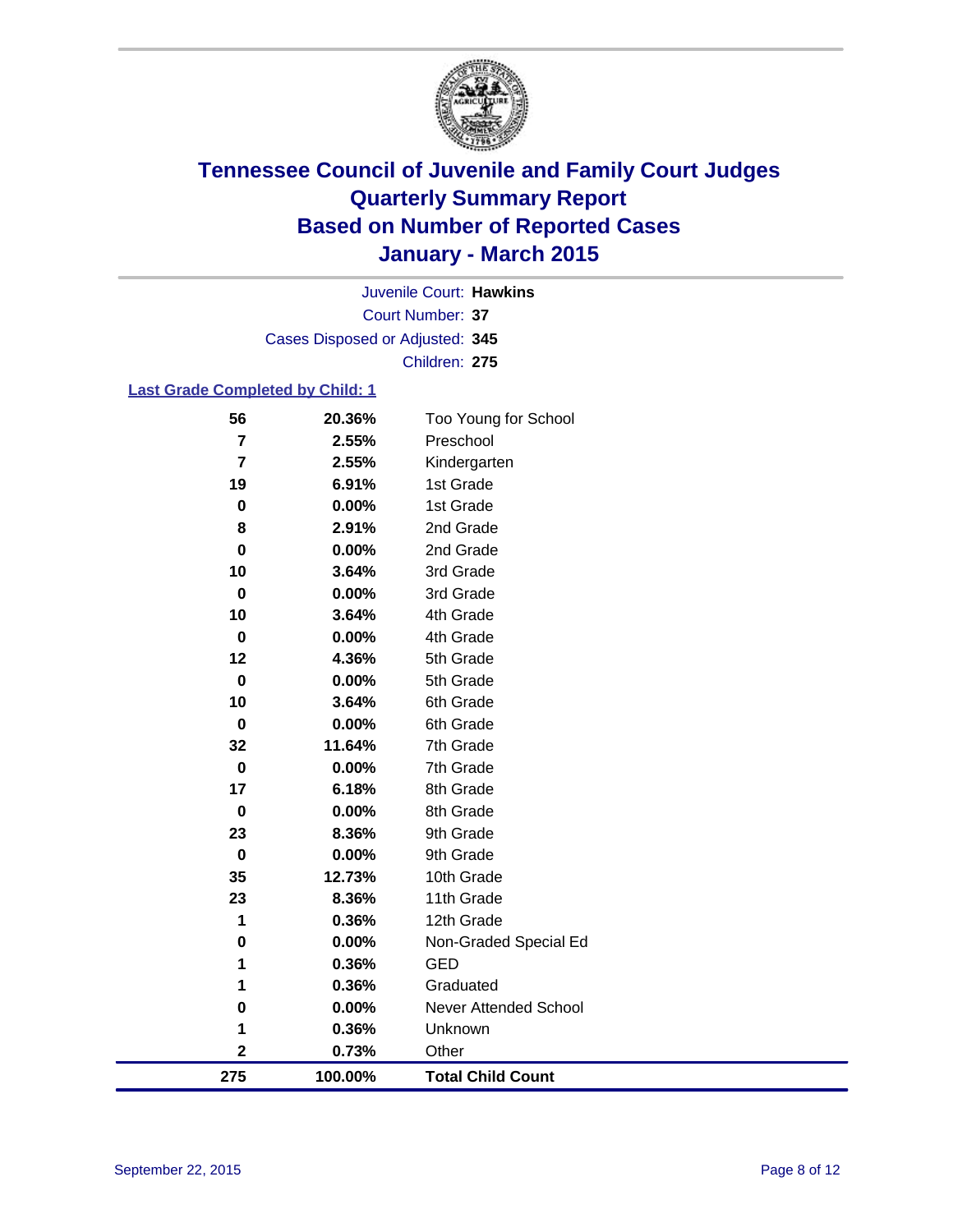

|                                                                                          |                                 | Juvenile Court: Hawkins                                                                                         |                                                                                                                 |
|------------------------------------------------------------------------------------------|---------------------------------|-----------------------------------------------------------------------------------------------------------------|-----------------------------------------------------------------------------------------------------------------|
|                                                                                          |                                 | Court Number: 37                                                                                                |                                                                                                                 |
|                                                                                          | Cases Disposed or Adjusted: 345 |                                                                                                                 |                                                                                                                 |
|                                                                                          |                                 | Children: 275                                                                                                   |                                                                                                                 |
| <b>Enrolled in Special Education: 1</b>                                                  |                                 |                                                                                                                 |                                                                                                                 |
| $\mathbf{2}$                                                                             | 0.73%                           | Yes                                                                                                             |                                                                                                                 |
| 242                                                                                      | 88.00%                          | No                                                                                                              |                                                                                                                 |
| 31                                                                                       | 11.27%                          | <b>Unknown</b>                                                                                                  |                                                                                                                 |
| 275                                                                                      | 100.00%                         | <b>Total Child Count</b>                                                                                        |                                                                                                                 |
| $1 -$<br>the contract of the contract of the contract of the contract of the contract of |                                 | 그 그 사이 그 사이 그 사이 그 사이 사이에게 이 사이 시간이 되어 있는 것이 아니라 그 사이에 대해 있는 것이 없어요. 그 사이 사이 사이 사이 사이 시간이 있는 것이 없어요. 그 사이 사이 사이 | and the state of the state of the state of the state of the state of the state of the state of the state of the |

One child could be counted in multiple categories, verify accuracy of your court's data

| <b>Action Executed By: 1</b> |  |
|------------------------------|--|
|                              |  |

| 437 | 100.00%  | Judge                     |
|-----|----------|---------------------------|
| 0   | 0.00%    | Magistrate                |
| 0   | 0.00%    | <b>YSO</b>                |
| 0   | $0.00\%$ | Other                     |
| 0   | $0.00\%$ | Unknown                   |
| 437 | 100.00%  | <b>Total Action Count</b> |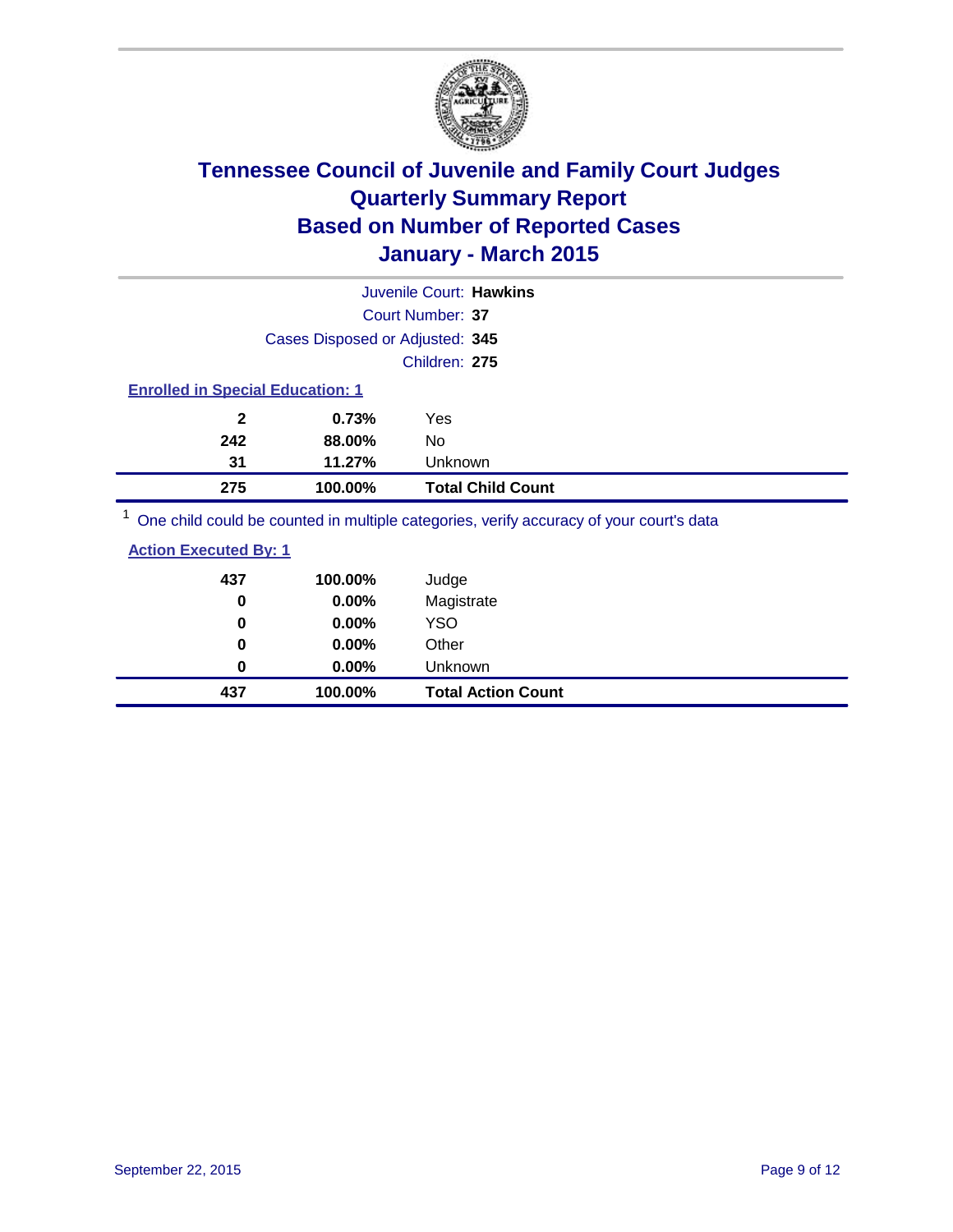

Court Number: **37** Juvenile Court: **Hawkins** Cases Disposed or Adjusted: **345** Children: **275**

### **Formal / Informal Actions: 1**

| 20  | 4.58%    | Dismissed                                        |
|-----|----------|--------------------------------------------------|
| 0   | $0.00\%$ | Retired / Nolle Prosequi                         |
| 20  | 4.58%    | <b>Complaint Substantiated Delinquent</b>        |
| 28  | 6.41%    | <b>Complaint Substantiated Status Offender</b>   |
| 23  | 5.26%    | <b>Complaint Substantiated Dependent/Neglect</b> |
| 0   | 0.00%    | <b>Complaint Substantiated Abused</b>            |
| 0   | $0.00\%$ | <b>Complaint Substantiated Mentally III</b>      |
| 75  | 17.16%   | Informal Adjustment                              |
| 8   | 1.83%    | <b>Pretrial Diversion</b>                        |
| 0   | $0.00\%$ | <b>Transfer to Adult Court Hearing</b>           |
| 0   | $0.00\%$ | Charges Cleared by Transfer to Adult Court       |
| 209 | 47.83%   | Special Proceeding                               |
| 29  | 6.64%    | <b>Review Concluded</b>                          |
| 14  | 3.20%    | Case Held Open                                   |
| 11  | 2.52%    | Other                                            |
| 0   | $0.00\%$ | <b>Unknown</b>                                   |
| 437 | 100.00%  | <b>Total Action Count</b>                        |

<sup>1</sup> If different than number of Referral Reasons (437), verify accuracy of your court's data.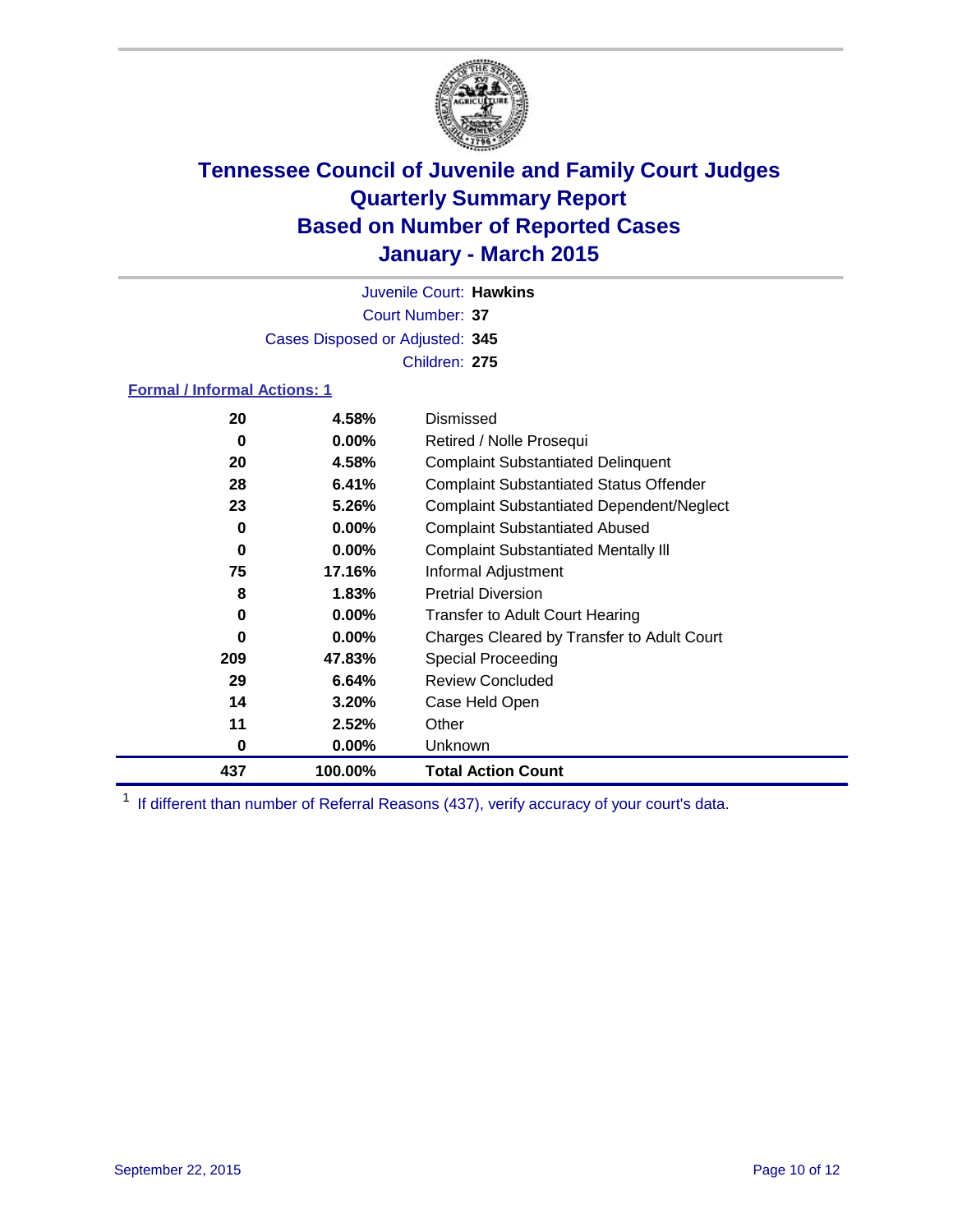

|                       |                                 | Juvenile Court: Hawkins                               |
|-----------------------|---------------------------------|-------------------------------------------------------|
|                       |                                 | Court Number: 37                                      |
|                       | Cases Disposed or Adjusted: 345 |                                                       |
|                       |                                 | Children: 275                                         |
| <b>Case Outcomes:</b> |                                 | There can be multiple outcomes for one child or case. |
| 17                    | 3.54%                           | <b>Case Dismissed</b>                                 |
| 0                     | 0.00%                           | Case Retired or Nolle Prosequi                        |
| 0                     | 0.00%                           | Warned / Counseled                                    |
| 26                    | 5.42%                           | Held Open For Review                                  |
| 0                     | 0.00%                           | Supervision / Probation to Juvenile Court             |
| 0                     | 0.00%                           | <b>Probation to Parents</b>                           |
| 1                     | 0.21%                           | Referral to Another Entity for Supervision / Service  |
| 1                     | 0.21%                           | Referred for Mental Health Counseling                 |
| 4                     | 0.83%                           | Referred for Alcohol and Drug Counseling              |
| 0                     | 0.00%                           | <b>Referred to Alternative School</b>                 |
| 5                     | 1.04%                           | Referred to Private Child Agency                      |
| 12                    | 2.50%                           | Referred to Defensive Driving School                  |
| 0                     | 0.00%                           | Referred to Alcohol Safety School                     |
| 0                     | 0.00%                           | Referred to Juvenile Court Education-Based Program    |
| 0                     | 0.00%                           | Driver's License Held Informally                      |
| 0                     | 0.00%                           | <b>Voluntary Placement with DMHMR</b>                 |
| 0                     | 0.00%                           | <b>Private Mental Health Placement</b>                |
| 0                     | 0.00%                           | <b>Private MR Placement</b>                           |
| 0                     | 0.00%                           | Placement with City/County Agency/Facility            |
| 0                     | 0.00%                           | Placement with Relative / Other Individual            |
| 36                    | 7.50%                           | Fine                                                  |
| 16                    | 3.33%                           | <b>Public Service</b>                                 |
| 4                     | 0.83%                           | Restitution                                           |
| 0                     | 0.00%                           | <b>Runaway Returned</b>                               |
| 2                     | 0.42%                           | No Contact Order                                      |
| 0                     | 0.00%                           | Injunction Other than No Contact Order                |
| o                     | 0.00%                           | <b>House Arrest</b>                                   |
| 0                     | 0.00%                           | <b>Court Defined Curfew</b>                           |
| 0                     | 0.00%                           | Dismissed from Informal Adjustment                    |
| 0                     | 0.00%                           | Dismissed from Pretrial Diversion                     |
| 0                     | 0.00%                           | Released from Probation                               |
| 0                     | 0.00%                           | <b>Transferred to Adult Court</b>                     |
| 0                     | 0.00%                           | <b>DMHMR Involuntary Commitment</b>                   |
| 0                     | 0.00%                           | <b>DCS Commitment - Determinate</b>                   |